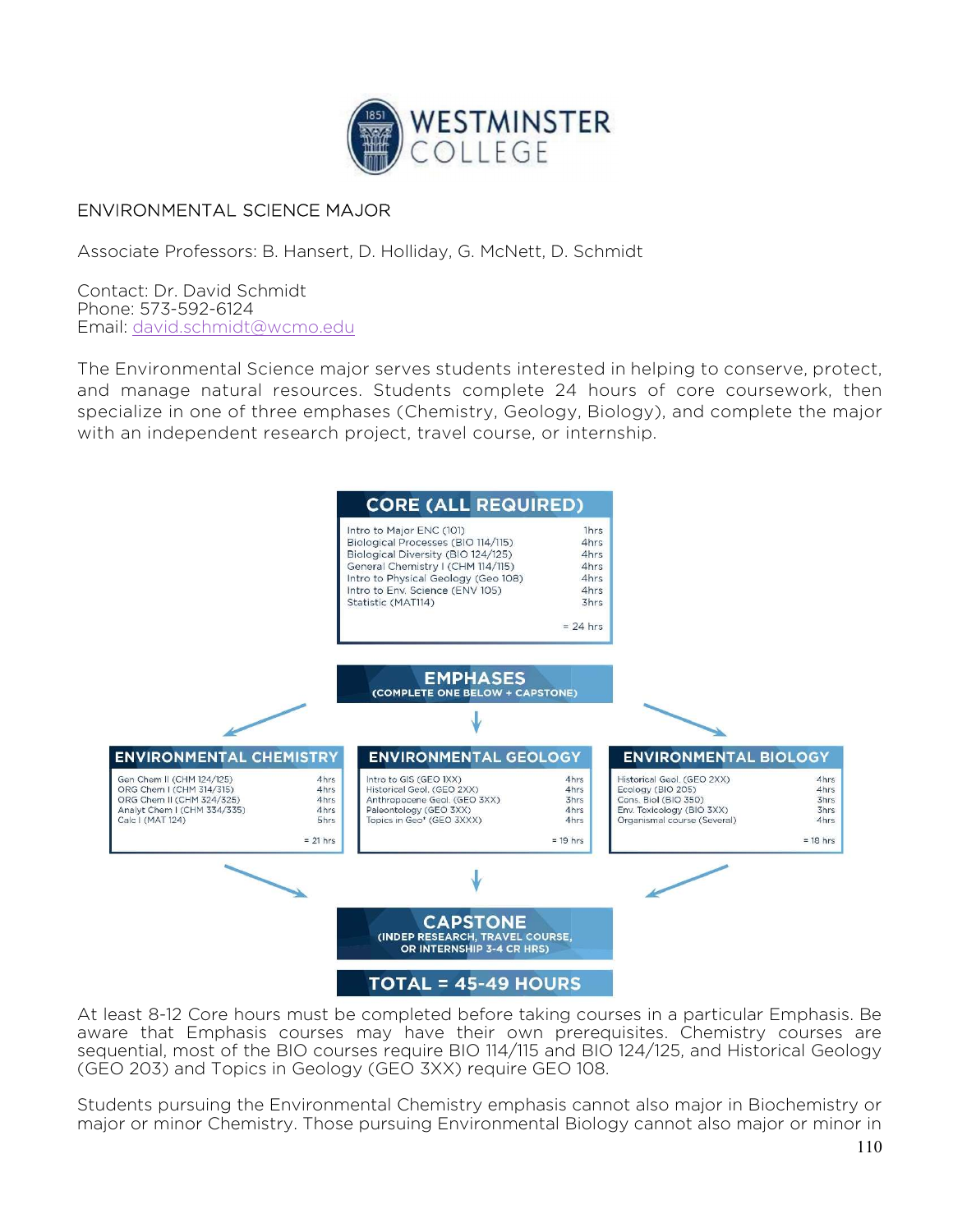Biology. Students must earn a letter grade of C- or better in all courses needed to satisfy the major.

Students interested in Graduate School in a related area should also consider Calc II and Physics I and II. Students interested in Environmental Law should consider a Pre-Law minor (18 credits). Finally, to extend the breadth of study in the major, students should also consider additional relevant electives, such as ENV/ENC 377 (Environmental and Resource Economics), ENV 300/ENG 315 (Environmental Literature), PHL 246 (Environmental Ethics), POL 326 (Environmental Politics and Policy), REL 324 (Religion and the Environment).

You can find the course descriptions for all courses required for this major by clicking on the following links:

- **Biology Course Descriptions**
- Chemistry Course Descriptions
- **Environmental Science Course Descriptions**
- **Geology Course Descriptions**
- Math Course Descriptions